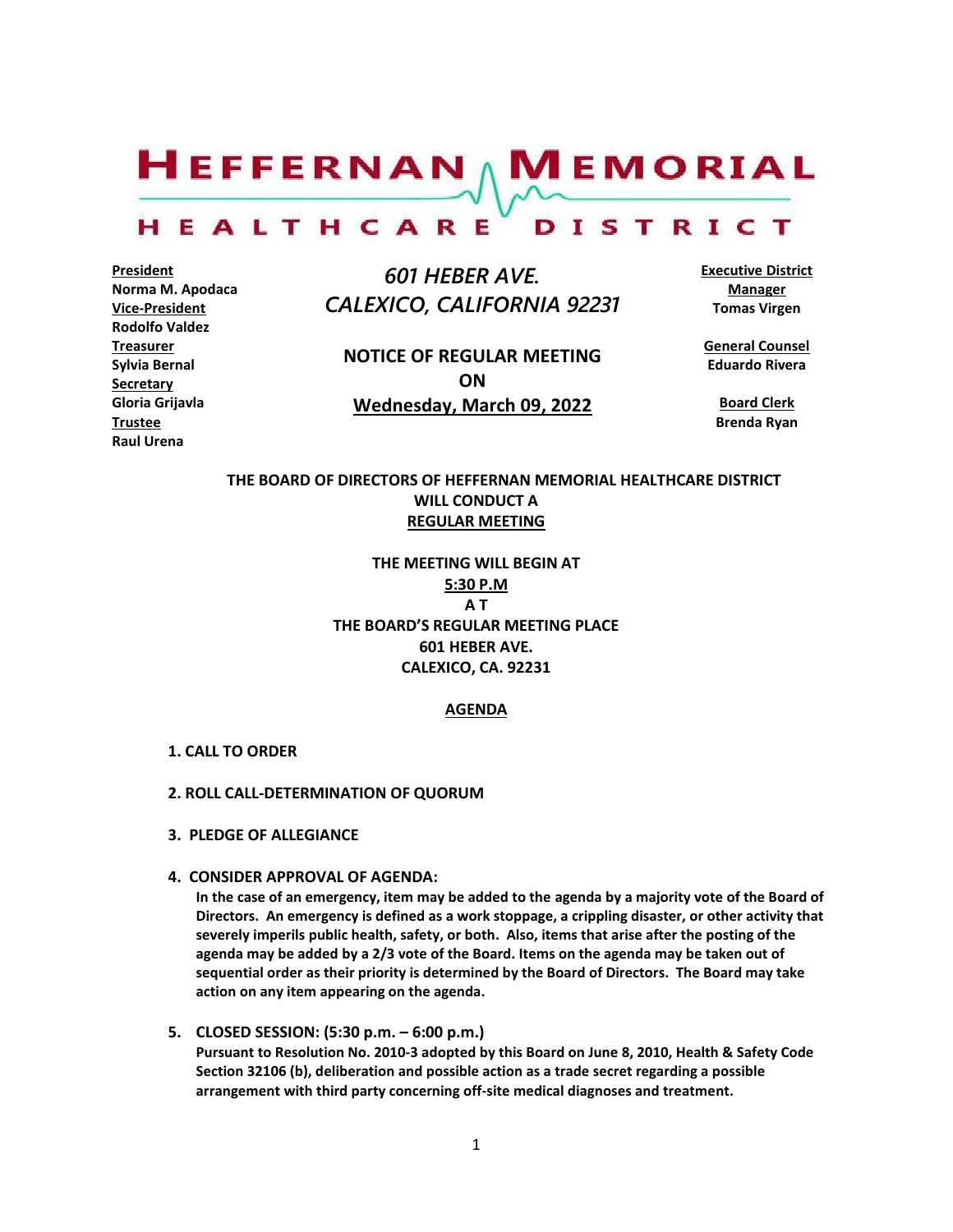## **6. PUBLIC COMMENT TIME:**

**Public comment time on items not appearing on the agenda will be limited to 3 minutes per person and 15 minutes per subject. The Board may find it necessary to limit total time allowable for all public comment on items not appearing on the agenda at any one meeting to one hour. Persons desiring longer public comment time and/or action on specific items shall contact the Secretary and request that the item be placed on the agenda for the next regular meeting.**

## **7. CONSENT CALENDAR:**

**Any member of the Board, staff or public may request that items for the Consent Calendar be removed for discussion. Items so removed shall be acted upon separately immediately following approval of items remaining on the Consent Calendar.**

- **a. Approve minutes for meetings of February 09, 2022.**
- **b. Approve Treasurer Report.**
- **8. REPORTS ON MEETING AND EVENTS ATTENDED BY DIRECTORS, AND AUTHORIZATION FOR DIRECTOR ATTENDANCE AT UPCOMING MEETINGS AND EVENTS/DIRECTORS COMMENTS:**
	- **a. Brief reports by Directors on meetings and event attended. Schedule of upcoming Board meetings and events.**
- **9. REPORTS BY ALL HMHD COMMITTEES**
- **10. COMMENTS BY PROMOTION AND PUBLIC RELATIONS TONY PIMENTEL**
- **11. COMMENTS BY EXECUTIVE DISTRICT MANAGER TOMAS VIRGEN**
- **12. COMMENTS BY GENERAL COUNSEL EDUARDO RIVERA**

## **13. DISCUSSION AND/OR ACTION ITEMS:**

- **a. Discussion and/or Action: Update on 400 Mary Avenue.**
- **b. Discussion and/or Action: Setting of date and time for presentation on the annual update on the Board Governance, Brown Act, Board member responsibility and obligations.**
- **c. Discussion and/or Action: Report from Heffernan committees.**
- **d. Discussion and/or Action: Heffernan Memorial annual business plan and strategic plan review, updates and modifications.**

## **14. ITEMS FOR FUTURE AGENDAS:**

**This item is placed on the agenda to enable the Board to identify and schedule future items for discussion at upcoming Board meetings and/or identify press release opportunities.**

## **15. ADJOURNMENT:**

- **a. Regular Board meetings are held on the second Wednesday of each month.**
- **b. The next regular meeting of the Board will be held at 5:30 P.M., April 13, 2022.**
- **c. The agenda package and material related to an agenda item submitted after the packet's distribution to the Board are available for public review in the lobby of the district office during normal business hours**